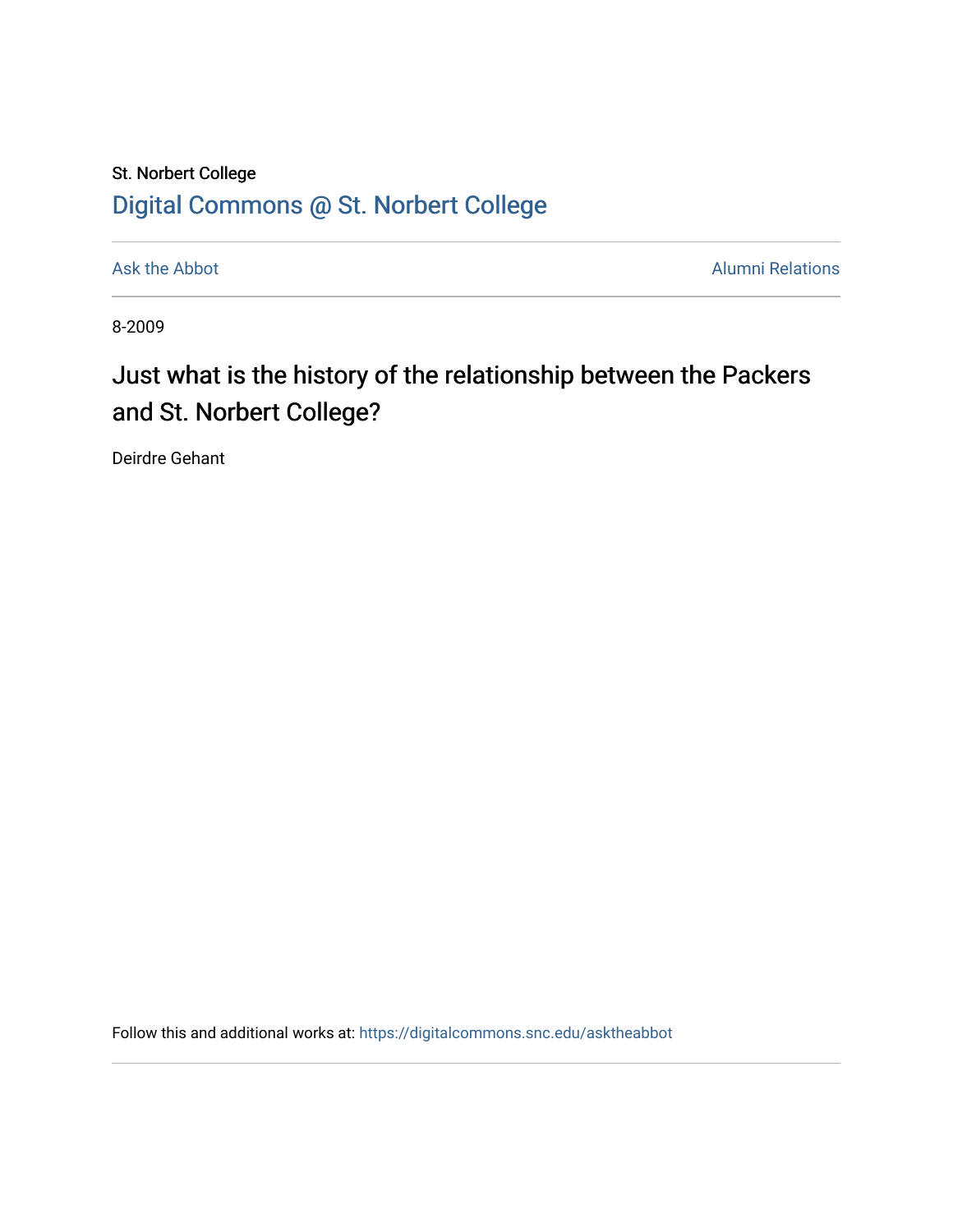

[Academics](https://www.snc.edu/academics) [Admission](https://www.snc.edu/admission) [Campus Life](https://www.snc.edu/campuslife) [Living Norbertine](https://www.snc.edu/livingnorbertine) [Athletics](https://www.snc.edu/athletics) [About](https://www.snc.edu/about)

Q

Giving

to SNC

[Alumni](https://www.snc.edu/alumni/)  $\geq$  [Ask the Abbot](https://www.snc.edu/alumni/abbot/)  $\geq$  August 2009 合

### [Alumni](https://www.snc.edu/alumni/index.html)

[Events & Reunions](https://www.snc.edu/alumni/event/index.html) [Behind the Arch](https://www.snc.edu/alumni/event/behindthearch/) [Benefits and Services](https://www.snc.edu/alumni/benefits.html) [Get Involved](https://www.snc.edu/alumni/getinvolved.html) [Give to SNC](http://giving.snc.edu/) [Alumni Awards](https://www.snc.edu/alumni/awards/index.html) [Knight Lights](https://www.snc.edu/alumni/knightlights/index.html) [Alumni-Owned](https://www.snc.edu/alumni/directory/index.html) [Businesses Network](https://www.snc.edu/alumni/directory/index.html) [Alumni Board](https://www.snc.edu/alumni/alumniboard.html) [Student Alumni](https://www.snc.edu/alumni/saa.html) [Ambassadors](https://www.snc.edu/alumni/saa.html) [Staff](https://www.snc.edu/alumni/contactus.html)

# August 2009 Question:

Dear Abbot Pennings,

Now August is here it will be preseason for football. Just what is the history of the relationship between the Packers and St. Norbert College? Is it true they hold their training camp on campus? Are the Green Knight cheerleaders also Packer cheerleaders? Is one of our priests also the priest to the Packers team? Any other interesting tidbits to share?

Deirdre Gehant, parent and Packer fan

#### Answer:

Deirdre,

Thank you kindly for your question! The legacy of this relationship is most interesting to many.

In the spring of 1957, the president of the Packers, Russ Bogda, and then head coach Lisle Blackbourn first approached St. Norbert College about headquartering the team's training camp on campus. At that time, the Packers practiced at UW-Stevens Point. In 1958, Coach Scooter McLean and his staff brought the players to Frank J. Sensenbrenner Residence Hall as their living quarters on campus, to various classrooms for training sessions, and to the dining facilities at the hall on the river bank that is now known as Burke Hall.

Over the years, various halls have been used by the team, but the string of successive summers at St. Norbert College has never been broken. Contractual agreements were completed with St. Norbert College by Dominic Olejniczak. Olejniczak



#### Ask the Abbot

As the founder of St. Norbert College, and having a prime seat in the center of campus throughout the years, I, Abbot Bernard Pennings, hold the answers to many of your burning questions about the college. [Submit Your Question](https://www.snc.edu/alumni/abbot/index.html)